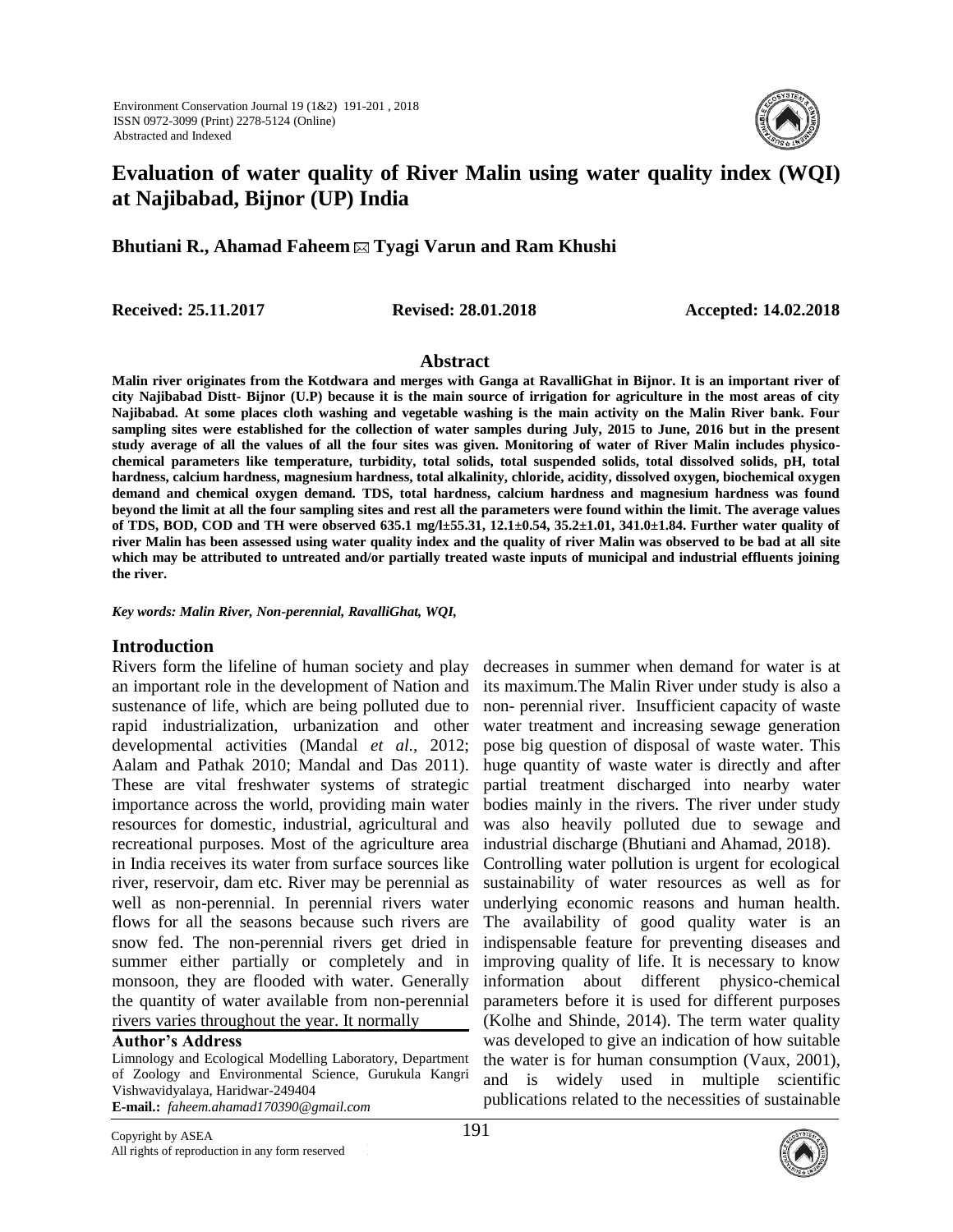water management (Parparov *et al*., 2006). has an elevation of 295 meter (1014 feet). Malin Therefore a regular monitoring of river water quality not only prevents outbreak of diseases and checks water from further deterioration, but also provides a scope to assess the current investments for pollution prevention and control (Sudevi and Lokesh, 2012).

The WQI was first developed by Horton in the early 1970s. The basic aim of WQI is to give a single value to the water quality of a source on the basis of one or the other system which translates the list of constituents and their concentrations present in a sample in to a single value (Abbasi and Abbasi, 2012). The index result represents the level of water quality in a given water basin, such as lake, river or stream. After Horton a number of workers all over the world developed WQI based on rating of different water quality parameters. For the evaluation of water quality, WQI was applied to the river water (Singh, 1992; Naik and Purohit, 2001; Kumar and Dua, 2009; Kumar *et al.*, 2009, Sharma *et al.,* 2009; Singkran *et al.*, 2010; Gupta *et al.*, 2012). In the present paper, characteristics of different point sources contributing Malin river are discussed and water quality of river Malin is assessed using water quality index.

## **Material and Methods**

### **Study area**

The present study was performed on Malin river which is situated in Najibabad district Bijnor Uttar Pradesh. Najibabad is located at 29.63N, 78.33E; it

river is the principal source of water for agriculture and other activities. This river is formed by joining of many mountain springs in Garhwal region. It is non-perennial river, get partially dried in summer and it is flooded with water in monsoon. Thus the quantity of water available from river varies throughout the year. It normally decreases in summer when the demand for water is on peak. Malin River covers about 140-150km with a catchment area of about  $400 \text{ km}^2$  through 3 district named Pauri Garhwal, Kotdwara and Bijnor. Malin River merges in the Ganga River at the RavalliGhat in the Bijnor city. The main activities responsible for Malin river water pollution are runoff from agricultural fields, domestic waste form the city and villages situated on the bank of river and effluent from Kishan Sahkari Sugar mill. All the sampling sites were shown in figure 1.

| <b>SN</b>                   | <b>Sampling Site</b>     | <b>Co-ordinates</b> |  |  |
|-----------------------------|--------------------------|---------------------|--|--|
| $\mathbf{1}$                | Malin River<br>near      | 29.62N,             |  |  |
|                             | Shahpur village- (Fig-2) | 78.33E              |  |  |
| $\mathcal{D}_{\mathcal{L}}$ | Malin River<br>near      | 29.61N,             |  |  |
|                             | Basantimata<br>palace-   | 78.33E              |  |  |
|                             | $(Fig-3)$                |                     |  |  |
| $\mathcal{R}$               | Malin<br>River<br>near   | 29.61N,             |  |  |
|                             | Alipura village- (Fig-4) | 78.31E              |  |  |
|                             | Malin<br>River<br>near   | 29.61N,             |  |  |
|                             | Kalheri village- (Fig-5) | 78.29E              |  |  |



**Figure 1. Showing Malin River and all the four sampling sites**



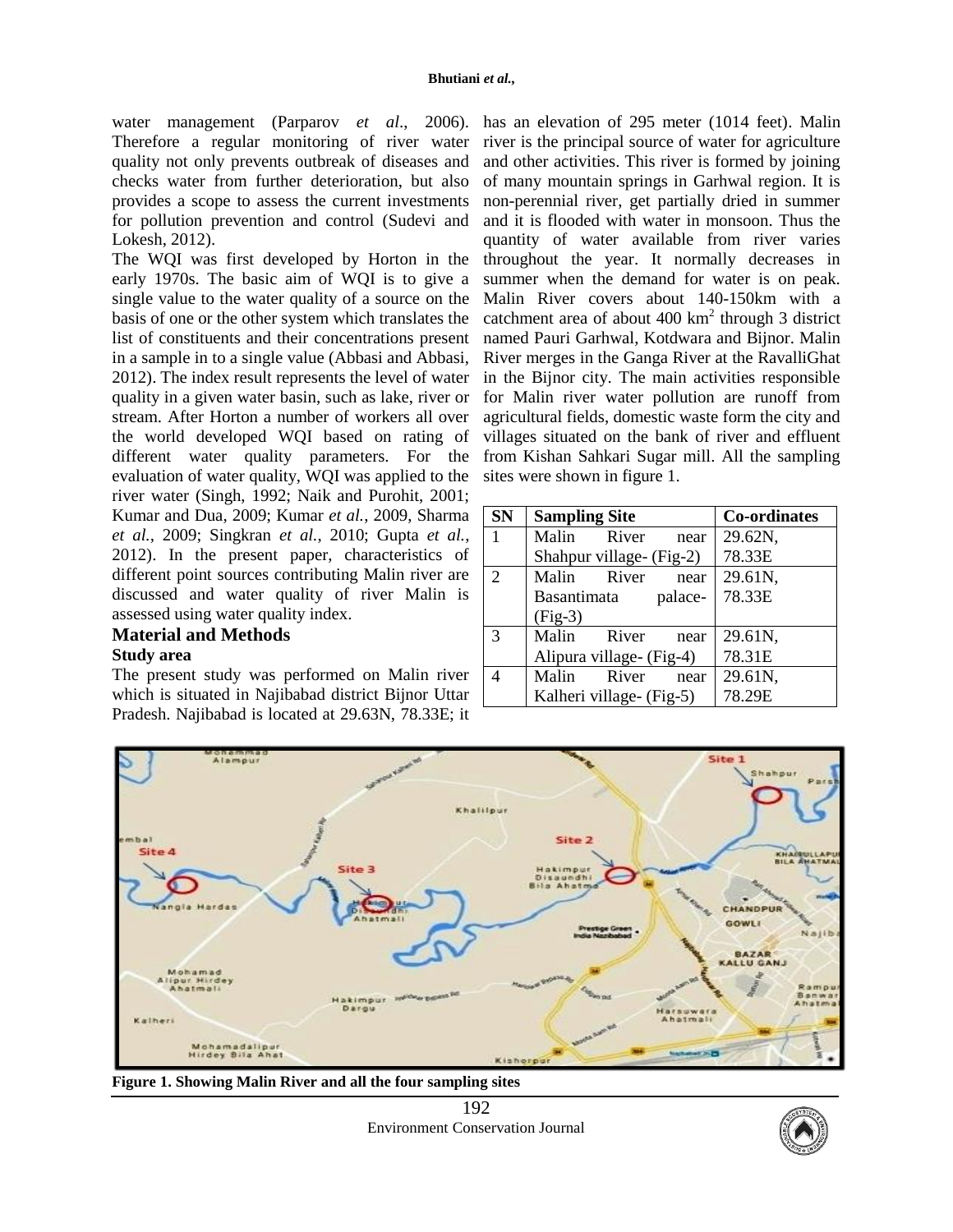Analysis of water was performed according to standard methods as prescribed by APHA (1998), Trivedy and Goel (1986) and Khanna and Bhutiani (2011) for the examination of the water and waste

water. In the present study the samples were collected three times in a month in morning hours (7 am-10 am) from July 2015 to June 2016 from Malin River Najibabad Distt Bijnor (UP). Grab water samples from sites were collected in plastic jerry cans from about 15 cm below the surface water by keeping and opening Jerri cans below the surface water. Caps of cans were removed after dipping the can and also closed in the water after filling up of can. Care was taken to avoid bubbling and entry of leaves, twigs or debris into the sampling bottle. Some of the parameters were analysed in the field immediately after collection of samples. Then the water samples were directly taken to the lab and analysed for various physicochemical parameters. Samples were analysed for following physico-chemical parameters viz. temperature, turbidity, total solids, total dissolved solids, total suspended solids, pH, total hardness (EDTA Titration method), calcium hardness, magnesium hardness, total alkalinity (by simple titration method), chloride acidity, dissolved oxygen (Winkler method), biochemical oxygen demand (5 days incubation method) and chemical oxygen demand (by dichromate titration method).

### **Calculating of Water Quality Index (WQI)**

Calculating of water quality index is to turn complex water quality data into information that is understandable and useable by the public. Therefore, water Quality Index (WQI) is a very useful and efficient method which can provide a simple indicator of water quality and it is based on some very important parameters. In current study, Water Quality Index (WQI) was calculated by using the Weighted Arithmetic Index method as described by (Cude, 2001, Brown *et al.,* 1970). In this model, different water quality components are multiplied by a weighting factor and are then aggregated using simple arithmetic mean. For assessing the quality of water in this study, firstly, the quality rating scale (Qi) for each parameter was calculated by using the following equation;

## Where,

 $Qi = Quality$  rating of i<sup>th</sup> parameter for a total of n water quality parameters

$$
Qi = \frac{(V_{observed} - V_{ideal})}{(V_{standard} - V_{ideal})} x100
$$

**Vobserved**= Actual value of the water quality parameter obtained from laboratory analysis

**Videal**= Ideal value of that water quality parameter can be obtained from the standard Tables.

 $V_{ideal}$  for  $pH = 7$  and for other parameters it is equal to zero, but for DO Videal  $= 14.6$  mg/L

 $V_{standard}$  = Recommended WHO standard of the water quality parameter.

Then, after calculating the quality rating scale (Qi), the Relative (unit) weight (Wi) was calculated by a value inversely proportional to the recommended standard (Si) for the corresponding parameter using the following expression;

$$
Wi = \frac{K}{Xi}
$$

Where,

 $Wi = Relative$  (unit) weight for nth parameter **Xi**= Standard permissible value for nth parameter **K**= Proportionality constant.

That means, the Relative (unit) weight (WI) to various water Quality parameters are inversely proportional to the recommended standards for the corresponding parameters.

Finally, the overall WQI was calculated by aggregating the quality rating with the unit weight linearly by using the following equation:

$$
WQI = \frac{\Sigma QiWi}{\Sigma Wi}
$$

Where,

 $\mathbf{Qi} =$  Quality rating

 $Wi$  = Relative weight

In general, WQI is defined for a specific and intended use of water. In this study the WQI was considered for human consumption or uses and the maximum permissible WQI for the drinking water was taken as 100 score.

**Table 1: Water Quality Index (WQI) and its status according to Chaterjee and Raziuddin (2002).**

| Water<br>quality<br>Index | <b>Water Quality Status</b> |  |  |  |
|---------------------------|-----------------------------|--|--|--|
| Level                     |                             |  |  |  |
| $0-25$                    | Excellent water quality     |  |  |  |
| $26 - 50$                 | Good water quality          |  |  |  |
| 51-75                     | Poor water quality          |  |  |  |
| 76-100                    | Very poor water quality     |  |  |  |
| >100                      | Unsuitable for drinking     |  |  |  |

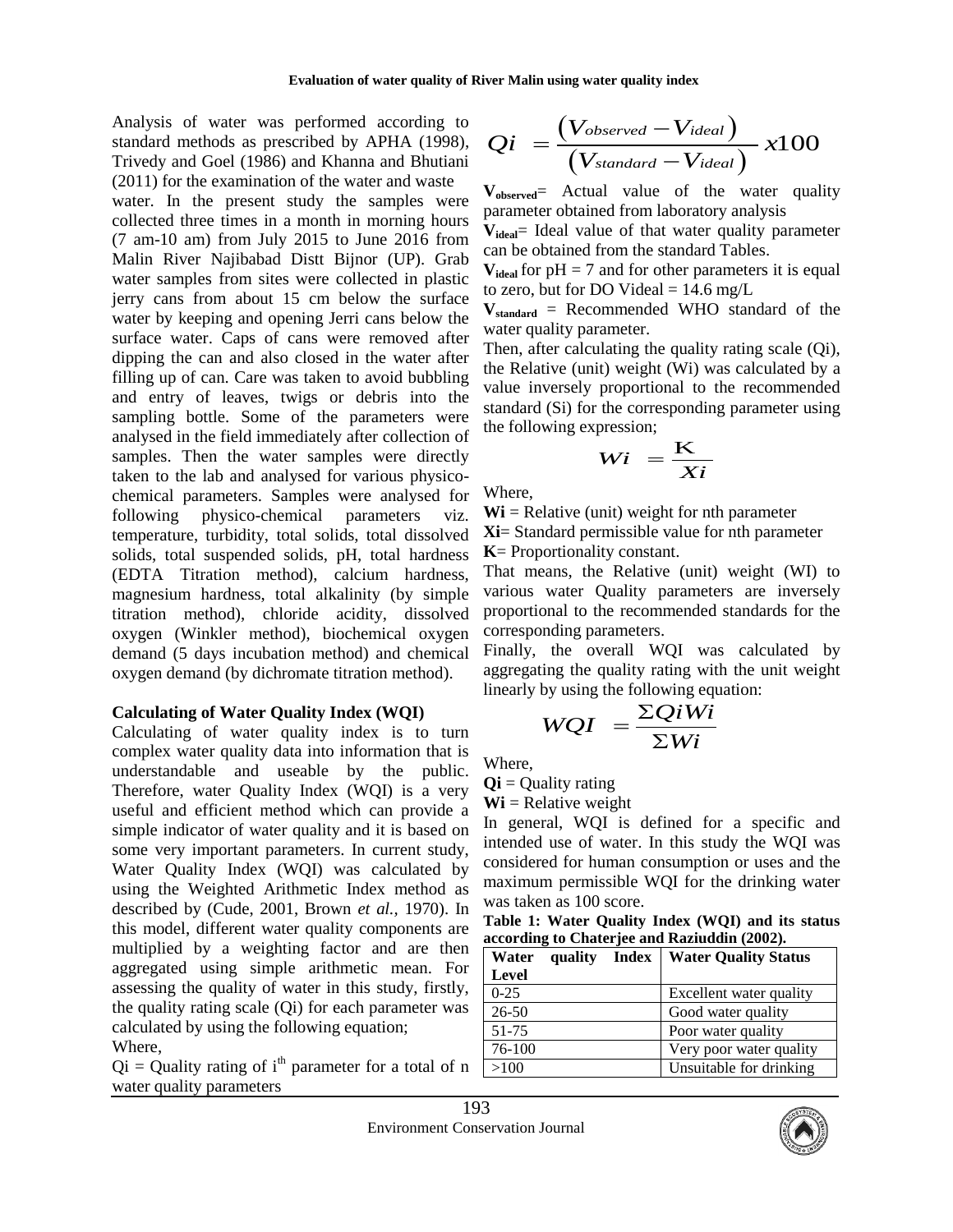## **Results and discussion**

The results of various physico-chemical parameters of River Malin analysed during the study period (Average results of all the four sites from July 2015 to June 2016) are tabulated in table 2 and 3 and Graph 1 and 2 while their WQI values are given in table 4.

**Turbidity (NTU):** It is an important factor that controls the energy relationship at different tropic levels. It is essentially a function of reflection of light from the surface and is influenced by the absorption characteristics of both water and of its dissolved and particulate matter. During the study period the monthly values of turbidity was ranged from 22.7 NTU to 83.3NTU.The minimum monthly average value of turbidity were found 27.2 NTU  $\pm$ 3.53 in the month of June and maximum monthly average value of turbidity were found 70.1 NTU  $\pm 16.32$  in the month of August (Table-2 and Graph-1). Turbidity values are generally found higher in Monsoon period due to heavy rainfall in mountain areas of Kotdwara region, the origin Point of Malin River. The annual values of turbidity were ranged from 35.7 NTU to 48.9 NTU and annual average was observed 43.9±15.56. A more or less same trend was observed by Khanna *et al.,* 2010; Bhutiani *et al.,* 2015.

**Total Solids (mg/l):** The solids represent the total salts and dirts remain after a particular amount of water sample evaporated. Ecological imbalance in the aquatic ecosystem was caused by technical abrasive action of total solids. During the study period the monthly values of TS was ranged from 808.0 mg/l to 1094.7 mg/l. The minimum monthly average value of TS were found  $864.0$  mg/l  $\pm 58.07$ in the month of May and maximum monthly average value of TS were found 1074.1 mg/l ±22.31 in the month of August (Table-2 and Graph-1). TS values are generally found higher in Monsoon period due to heavy rainfall in mountainous areas of Kotdwara region, the origin Point of Malin River. In rainy season when rain fall occurs the river flows with a high velocity and caused soil erosion in nearby areas which increase the total solids in river water. The annual average values of TS were ranged from 939.3 mg/l to 991.4 mg/l and annual average values were observed 963.1±78.64. A more or less same trend was observed by Bhutiani and Khanna, 2005.

**Total Dissolved Solid (mg/l):** Total dissolved solids (TDS) comprise inorganic salts (principally calcium, magnesium, potassium, sodium, bicarbonates, chlorides, and sulphates) and some small amounts of organic matter that are dissolved in water. It signifies the inorganic pollution load of water system. During the study period the monthly values of TDS was ranged from 512.0 mg/l to 746.3 mg/l. The minimum monthly average value of total dissolved solid were found 561.7 mg/l  $\pm$ 52.32 in the month of May and maximum monthly average value were observed 714.8 mg/l  $\pm$ 22.12 in the month of August (Table-2) and Graph-1). The annual average values of TDS were ranged from 623.7 mg/l to 642.1 mg/l and annual average were observed 635.1 mg/l ±55.31. A more or less same trend was observed by Khanna *et al.,* 2014 and Bhutiani *et al.,* 2017.

**Total suspended Solids (mg/l):** TSS was previously called non-filterable residue (NFR), but was changed to TSS because of ambiguity in other scientific disciplines. During the study period the monthly values of TSS was ranged from 271.0 mg/l to 391.7 mg/l. The minimum monthly average value of total suspended solid were found  $297.0 \pm 15.68$  mg/l in the month of June and maximum monthly average value were observed 359.3 mg/l  $\pm$ 24.91 in the month of August (Table-2and Graph-1). The annual average values of TSS were ranged from 305.4 mg/l to 350.4 mg/l and annual average were observed  $327.9$  mg/l  $\pm$ 24.0. A more or less same trend was observed by Khanna *et al.,* 2014; Bhutiani *et al.,* 2018..

**pH:** The increase in pH is associated with increasing use of alkaline detergents in residual areas and alkaline material from waste water in industrial process. During the study period the monthly values of pH was ranged from 6.2 to 7.6. The minimum monthly average value of pH was found 6.9±0.38 in the month of June and maximum monthly average value was observed 7.3±0.17 in the month of July (Table-3 and Graph-2). The decrese in the pH values in summer season was found due to sugar mill effluent mixing. The annual average values of pH were ranged from 6.7 to 7.4 and annual average were observed 7.1±0.10. A more or less same trend was observed by Sharma and Kansal, 2011; Yadav and Mishra 2014; Shah and Joshi, 2017 and Bhutiani and Khanna ,2007.

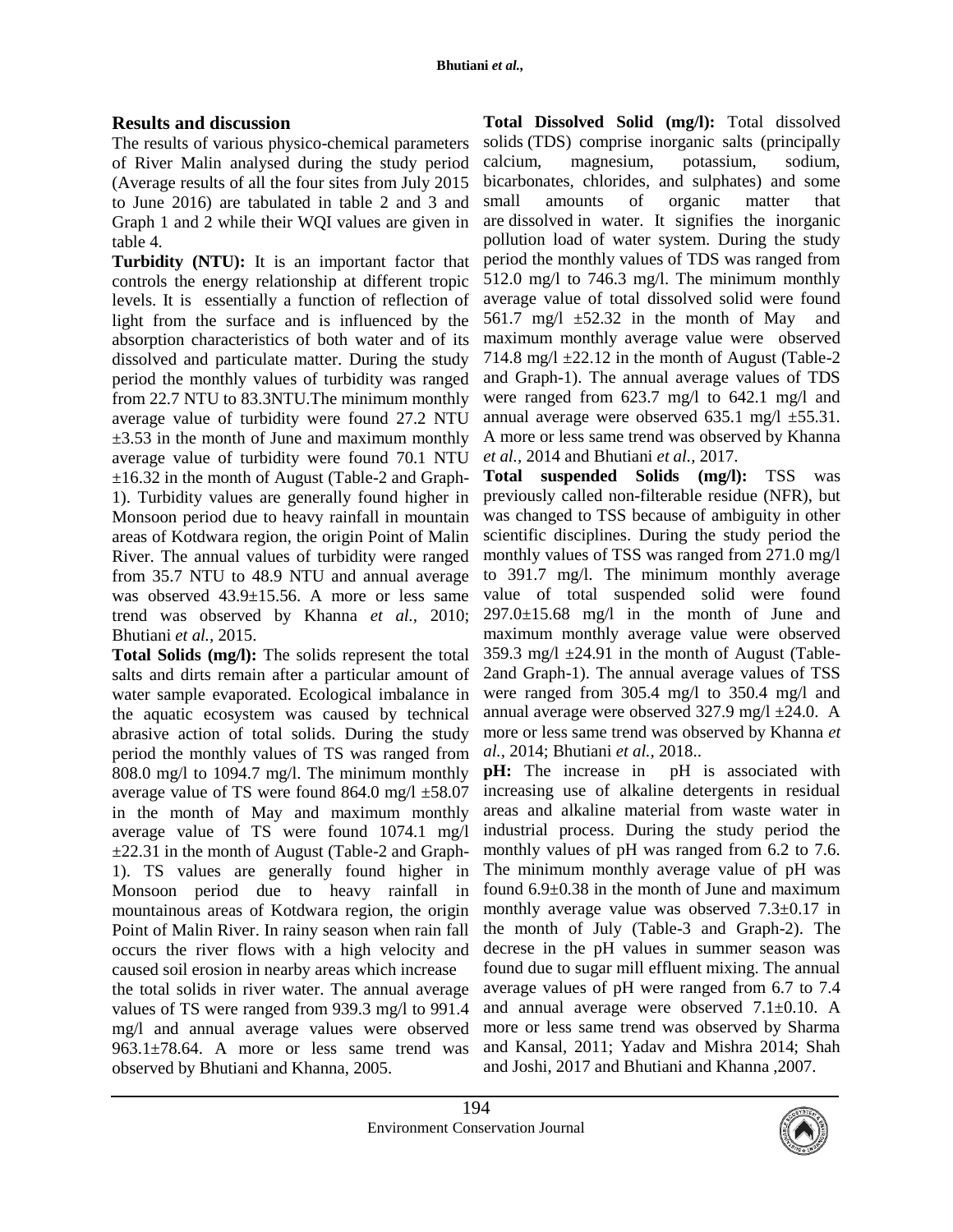**Evaluation of water quality of River Malin using water quality ndex**

| Date/               | <b>Turbidity</b>  | <b>Total</b>          | <b>Total Dissolved</b> | <b>Total Suspended</b> |  |
|---------------------|-------------------|-----------------------|------------------------|------------------------|--|
| <b>Parameter</b>    | (NTU)             | Solid(TS)(mg/l)       | Solid(TDS)(mg/l)       | Solid(TSS)(mg/l)       |  |
|                     |                   |                       |                        |                        |  |
| <b>July-15</b>      | $64.5 \pm 11.99$  | $1038.3 \pm 20.44$    | $679.3 \pm 37.63$      | 359.0±24.30            |  |
|                     | $(47.7-76)*$      | $(1012.7 - 1062.7)^*$ | $(646.0 - 729.7)^*$    | $(333.0 - 391.7)^*$    |  |
| August-15           | $70.1 \pm 16.32$  | $1074.1 \pm 22.31$    | 714.8±22.12            | 359.3±24.91            |  |
|                     | $(47.3 - 83.3)*$  | $(1042.7 - 1094.7)^*$ | $(696.7 - 746.3)*$     | $(329.3 - 380.3)^*$    |  |
| September-15        | $61.5 \pm 13.55$  | $1047.8 \pm 30.98$    | 693.9±38.57            | 354.4±21.25            |  |
|                     | $(45.7 - 75.7)^*$ | $(1011.7 - 1078.0)*$  | $(641.0 - 733.0)^*$    | $(335.7 - 374.7)*$     |  |
| October-15          | $56.2 + 9.52$     | $1020 \pm 19.34$      | $674.8 \pm 35.20$      | 345.3±17.37            |  |
|                     | $(43.3 - 66.0)*$  | $(995.7 - 1043.0)*$   | $(636.7 - 719.3)^*$    | $(323.7 - 359.7)^*$    |  |
| November-15         | $47.7 \pm 8.12$   | 1019.5±24.95          | $677.0 \pm 30.20$      | $342.5 \pm 26.50$      |  |
|                     | $(40.3 - 59.3)^*$ | $(990.0 - 1040.7)*$   | $(637.0 - 700.7)^*$    | $(307.7 - 370.3)^*$    |  |
| December-15         | $42.1 \pm 5.20$   | 997.7±33.23           | 658.5±20.44            | 338.5±35.68            |  |
|                     | $(39.3 - 47.7)^*$ | $(971.7 - 1044.7)*$   | $(629.3 - 675.3)^*$    | $(299.0 - 384.7)*$     |  |
| January-16          | $34.9 \pm 6.28$   | 947.9±55.66           | $632.9 \pm 29.59$      | 315.0±30.78            |  |
|                     | $(26.7 - 37.0)^*$ | $(875.0 - 1010.0)*$   | $(604.0 - 670.3)*$     | $(271.0 - 339.7)^*$    |  |
| February-16         | $33.2 \pm 8.12$   | 923.7±61.89           | $610.6 \pm 33.33$      | 313.0±33.58            |  |
|                     | $(27.7-45)*$      | $(847.7 - 996.0)^*$   | $(566.7 - 637.3)*$     | $(281.0 - 360.3)*$     |  |
| March-16            | $30.4 \pm 6.41$   | 889.2±70.69           | 588.5±66.57            | $304.8 \pm 19.39$      |  |
|                     | $(25.3 - 39.7)^*$ | $(817.3 - 962.7)^*$   | $(523.3 - 658.7)^*$    | $(291.3 - 333.3)^*$    |  |
| April-16            | $30.7 \pm 5.36$   | 869.7±64.40           | 565.4±47.33            | $304.3 \pm 18.47$      |  |
|                     | $(24.7 - 36.0)^*$ | $(809.0 - 935.0)*$    | $(516.7 - 607.3)*$     | $(287.0 - 327.7)^*$    |  |
| <b>May-16</b>       | $28.4 \pm 5.45$   | 864.0±58.07           | 561.7±52.32            | $302.3 \pm 7.99$       |  |
|                     | $(22.7 - 35.3)^*$ | $(808.0 - 918.7)^*$   | $(512.0 - 609.0)^*$    | $(296.0 - 314.0)*$     |  |
| June-16             | $27.2 \pm 3.53$   | 865.9±37.23           | 564.4±33.67            | 297.0±15.68            |  |
|                     | $(24.3 - 32.3)^*$ | $(835.0 - 913.7)^*$   | $(522.3 - 594.0)^*$    | $(285.3 - 319.7)^*$    |  |
| <b>Average</b> ± SD | $43.9 \pm 15.56$  | $963.1 \pm 78.64$     | $635.1 \pm 55.31$      | 327.9±24.07            |  |
|                     | $(35.7 - 48.9)^*$ | $(939.3 - 991.4)^*$   | $(623.7 - 642.1)^*$    | $(305.4 - 350.4)^*$    |  |

**Table 2. Monthly average value of different Physical parameter at different sampling sites.**



Environment Conservation Journal

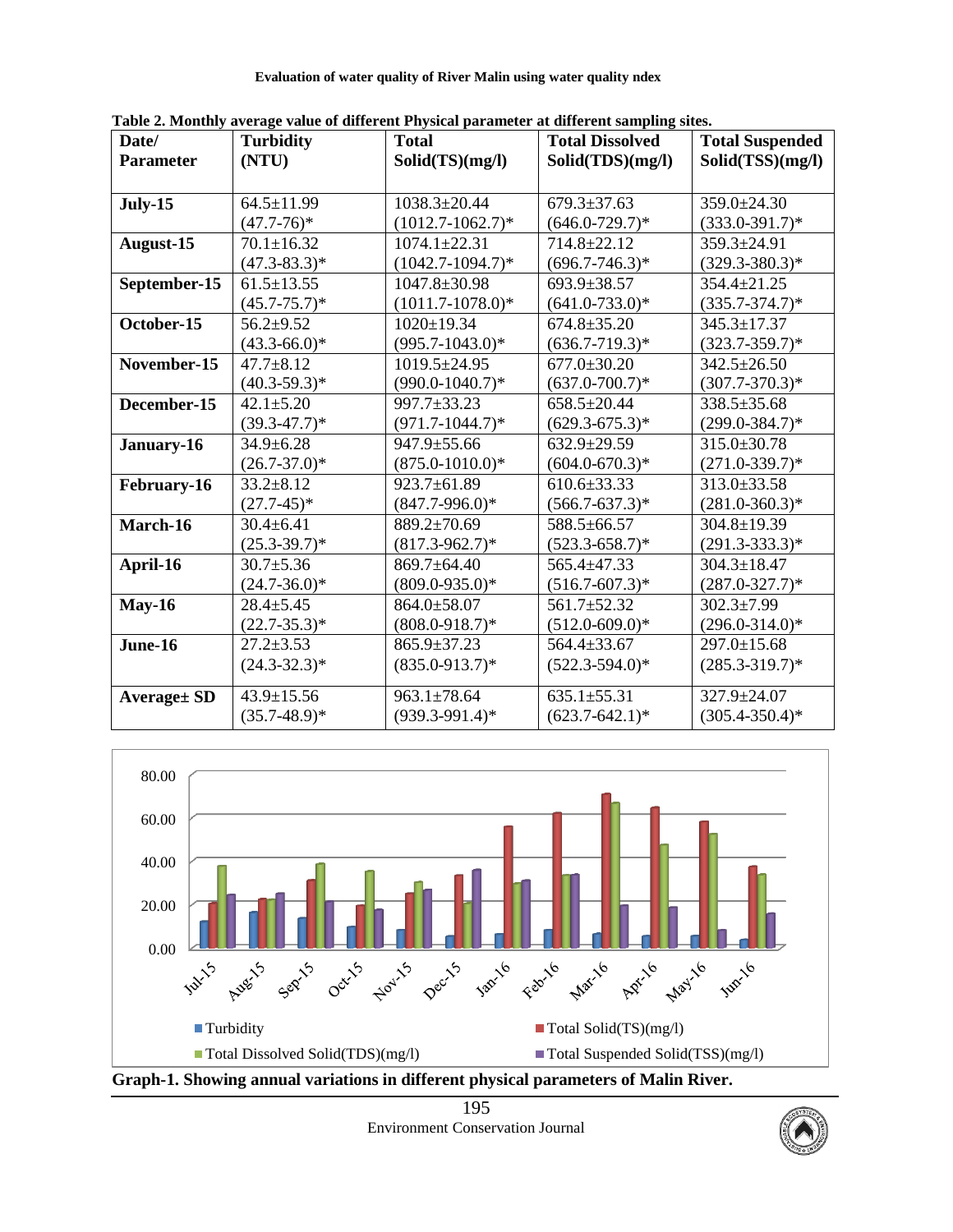## **Bhutiani** *et al.,*

| Date/            | pH              | D <sub>O</sub>  | <b>BOD</b>       | <b>COD</b>        | <b>Alkalinity</b>   | <b>Chloride</b>   | <b>Total</b>        | Calcium             | <b>Magnesium</b>  |
|------------------|-----------------|-----------------|------------------|-------------------|---------------------|-------------------|---------------------|---------------------|-------------------|
| <b>Parameter</b> |                 |                 |                  |                   |                     |                   | <b>Hardness</b>     | <b>Hardness</b>     | <b>Hardness</b>   |
|                  |                 |                 |                  |                   |                     |                   |                     |                     |                   |
| <b>July-15</b>   | $7.3 \pm 0.17$  | $7.6 \pm 1.25$  | $12.4 \pm 8.25$  | $37.1 \pm 23.24$  | $121.2 \pm 5.10$    | $27.3 \pm 7.02$   | $342.2 \pm 6.14$    | $116.8 \pm 11.66$   | $55.0 \pm 1.93$   |
|                  | $(7.0 - 7.4)^*$ | $(6.1-9.1)^*$   | $(4.8 - 22.3)^*$ | $(14.9-63.4)^*$   | $(116.5 - 127.0)^*$ | $(21.7-37.0)^*$   | $(336.9 - 348.4)$ * | $(109.6 - 113.6)^*$ | $(52.3 - 56.9)^*$ |
| August-15        | $7.2 \pm 0.27$  | $7.3 \pm 0.91$  | $12.4 \pm 8.31$  | $34.8 \pm 26.48$  | $119.7 + 4.74$      | $27.7 \pm 5.95$   | $343.4 \pm 3.24$    | $116.7 \pm 6.83$    | $55.3 \pm 0.88$   |
|                  | $(6.8 - 7.4)^*$ | $(6.2 - 8.3)^*$ | $(4.9 - 22.7)^*$ | $(5.3 - 63.4)^*$  | $(112.6 - 122.6)^*$ | $(22.3-35.4)^*$   | $(340.5 - 347.9)^*$ | $(108.7 - 125.1)^*$ | $(54.4 - 56.5)^*$ |
| September-15     | $7.1 \pm 0.26$  | $7.2 \pm 1.04$  | $12.8 + 9.26$    | $35.9 \pm 22.76$  | $120.2 \pm 3.87$    | $26.9 \pm 5.22$   | 341.4±3.93          | $116.0 \pm 7.17$    | $55.0 \pm 1.34$   |
|                  | $(6.7 - 7.3)^*$ | $(5.9 - 8.2)^*$ | $(4.3-24.5)^*$   | $(13.1 - 60.8)^*$ | $(115.2 - 124.6)^*$ | $(22.5 - 33.4)^*$ | $(339.2 - 347.1)^*$ | $(108.9 - 124.3)^*$ | $(53.4 - 56.2)^*$ |
| October-15       | $7.1 \pm 0.32$  | $7.2 \pm 0.85$  | $12.5 \pm 9.31$  | $35.8 \pm 24.54$  | $120.6 \pm 4.00$    | $27.0 \pm 4.40$   | 340.2±2.93          | $116.4 \pm 6.34$    | $54.7 \pm 1.11$   |
|                  | $(6.7 - 7.4)^*$ | $(6.1 - 7.9)^*$ | $(4.1 - 24.1)^*$ | $(13.0 - 62.7)^*$ | $(115.3 - 124.8)^*$ | $(23.2 - 32.4)^*$ | $(336.3 - 343.4)^*$ | $(110.5 - 122.6)^*$ | $(53.6 - 56.0)^*$ |
| November-15      | $7.0 \pm 0.46$  | $7.4 \pm 0.95$  | $11.5 \pm 7.73$  | $36.0 \pm 24.59$  | $118.9 \pm 5.55$    | $26.5 \pm 4.64$   | $341.3 \pm 2.14$    | $116.0 \pm 6.56$    | $55.0 \pm 1.27$   |
|                  | $(6.5-7.6)^*$   | $(6.4 - 8.4)^*$ | $(3.8-19.9)^*$   | $(11.0-62.6)^*$   | $(110.9 - 123.6)^*$ | $(22.3-32.2)^*$   | $(339.2 - 344.3)*$  | $(108.8 - 123.9)^*$ | $(53.8 - 56.2)^*$ |
| December-15      | $7.0 \pm 0.52$  | $7.6 \pm 0.89$  | $12.0 \pm 7.69$  | $35.9 \pm 23.27$  | $120.5 + 4.27$      | $27.6 \pm 6.04$   | $341.5 \pm 1.99$    | $116.8 + 7.25$      | $54.8 \pm 1.41$   |
|                  | $(6.4 - 7.6)^*$ | $(6.7 - 8.5)^*$ | $(3.9 - 20.7)^*$ | $(11.6-61.6)^*$   | $(114.9 - 125.0)^*$ | $(22.6 - 35.9)^*$ | $(340.5 - 344.5)^*$ | $(109.3 - 125.6)^*$ | $(53.4 - 56.4)^*$ |
| January-16       | $6.9 \pm 0.38$  | $8.0 \pm 1.09$  | $11.7 \pm 8.18$  | $35.2 \pm 25.19$  | $119.9 \pm 5.13$    | $28.6 \pm 6.23$   | 344.1±5.92          | $117.3 \pm 5.63$    | $55.8 \pm 1.08$   |
|                  | $(6.4 - 7.3)^*$ | $(6.9-9.4)$ *   | $(3.8-21.0)$ *   | $(10.4 - 62.3)^*$ | $(112.6 - 124.5)^*$ | $(24.3 - 37.7)^*$ | $(339.3 - 351.7)^*$ | $(110.6 - 123.8)^*$ | $(54.2 - 56.7)^*$ |
| February-16      | $7.0 \pm 0.54$  | $7.9 \pm 1.34$  | $12.1 \pm 9.21$  | $34.9 \pm 24.95$  | $119.3 + 4.62$      | $28.9 \pm 5.93$   | 338.7±4.46          | $115.3 \pm 6.27$    | $54.7 \pm 2.77$   |
|                  | $(6.2 - 7.4)^*$ | $(6.7-9.7)^*$   | $(3.7 - 23.7)^*$ | $(11.4-64.1)^*$   | $(114.6 - 123.8)^*$ | $(23.9 - 37.0)^*$ | $(332.2 - 342.3)^*$ | $(111.8-124.7)^*$   | $(50.9 - 56.5)^*$ |
| March-16         | $7.1 \pm 0.36$  | $7.8 \pm 1.13$  | $12.4 + 9.37$    | 34.5±23.71        | $122.1 \pm 5.88$    | $28.4 \pm 5.38$   | 337.8±11.81         | $119.3 \pm 7.32$    | $53.3 \pm 4.40$   |
|                  | $(6.8-7.6)^*$   | $(7.0-9.4)$ *   | $(4.0-24.7)$ *   | $(11.6-63.6)^*$   | $(113.4 - 126.2)^*$ | $(24.4 - 36.0)^*$ | $(320.8 - 347.3)*$  | $(112.1 - 129.3)^*$ | $(46.7 - 55.6)^*$ |
| April-16         | $7.1 \pm 0.45$  | $7.4 \pm 0.78$  | $13.0 + 9.97$    | $35.5 \pm 22.65$  | $121.0 \pm 4.15$    | $28.9 \pm 6.82$   | 339.2±10.39         | $114.5 \pm 9.08$    | 54.8±4.57         |
|                  | $(6.5-7.6)^*$   | $(6.8-8.5)^*$   | $(4.1 - 26.0)^*$ | $(13.8-61.2)^*$   | $(117.3 - 125.6)^*$ | $(22.9 - 38.7)^*$ | $(324.1 - 346.9)*$  | $(106.2 - 127.0)^*$ | $(48.1 - 58.3)^*$ |
| $May-16$         | $7.2 \pm 0.36$  | $7.5 \pm 0.64$  | $11.2 + 9.98$    | $33.2 \pm 19.75$  | $121.8 \pm 10.35$   | $28.3 \pm 6.52$   | $341.0 \pm 2.49$    | $114.0 \pm 8.41$    | $55.4 \pm 1.93$   |
|                  | $(6.7 - 7.5)^*$ | $(6.9 - 8.4)^*$ | $(4.8-19.6)^*$   | $(13.8-56.1)^*$   | $(99.1 - 136.7)^*$  | $(23.6 - 37.9)^*$ | $(338.4 - 343.9)^*$ | $(112.4 - 125.7)^*$ | $(52.8 - 57.1)^*$ |
| June-16          | $7.0 \pm 0.15$  | $7.3 \pm 0.61$  | $11.6 \pm 7.50$  | $34.3 \pm 20.57$  | 121.6±10.90         | $28.7 \pm 5.46$   | $341.6 \pm 1.51$    | $115.8 \pm 5.71$    | $55.4 \pm 0.81$   |
|                  | $(6.9-7.2)$ *   | $(6.6 - 8.2)^*$ | $(4.3-20.6)^*$   | $(14.6-59.2)^*$   | $(111.8-136.3)*$    | $(24.0 - 36.5)^*$ | $(339.5 - 343.0)^*$ | $(110.9 - 123.1)^*$ | $(54.8 - 56.3)^*$ |
| Average ± SD     | $7.1 \pm 0.10$  | $7.5 \pm 0.27$  | $12.1 \pm 0.54$  | $35.2 \pm 1.01$   | $120.6 \pm 1.01$    | $27.9 \pm 0.85$   | 341.0±1.84          | $116.2 \pm 1.37$    | $54.9 \pm 0.61$   |
|                  | $(6.7 - 7.4)^*$ | $(6.3 - 8.7)^*$ | $(4.2 - 22.5)^*$ | $(12.0 - 61.8)^*$ | $(114.0 - 126.4)^*$ | $(23.2 - 35.8)^*$ | $(339.2 - 343.7)^*$ | $(111.0 - 125.8)^*$ | $(52.5 - 56.2)^*$ |

# **Table 3. Monthly average value of different chemical parameter at different sampling sites (\* Range).**

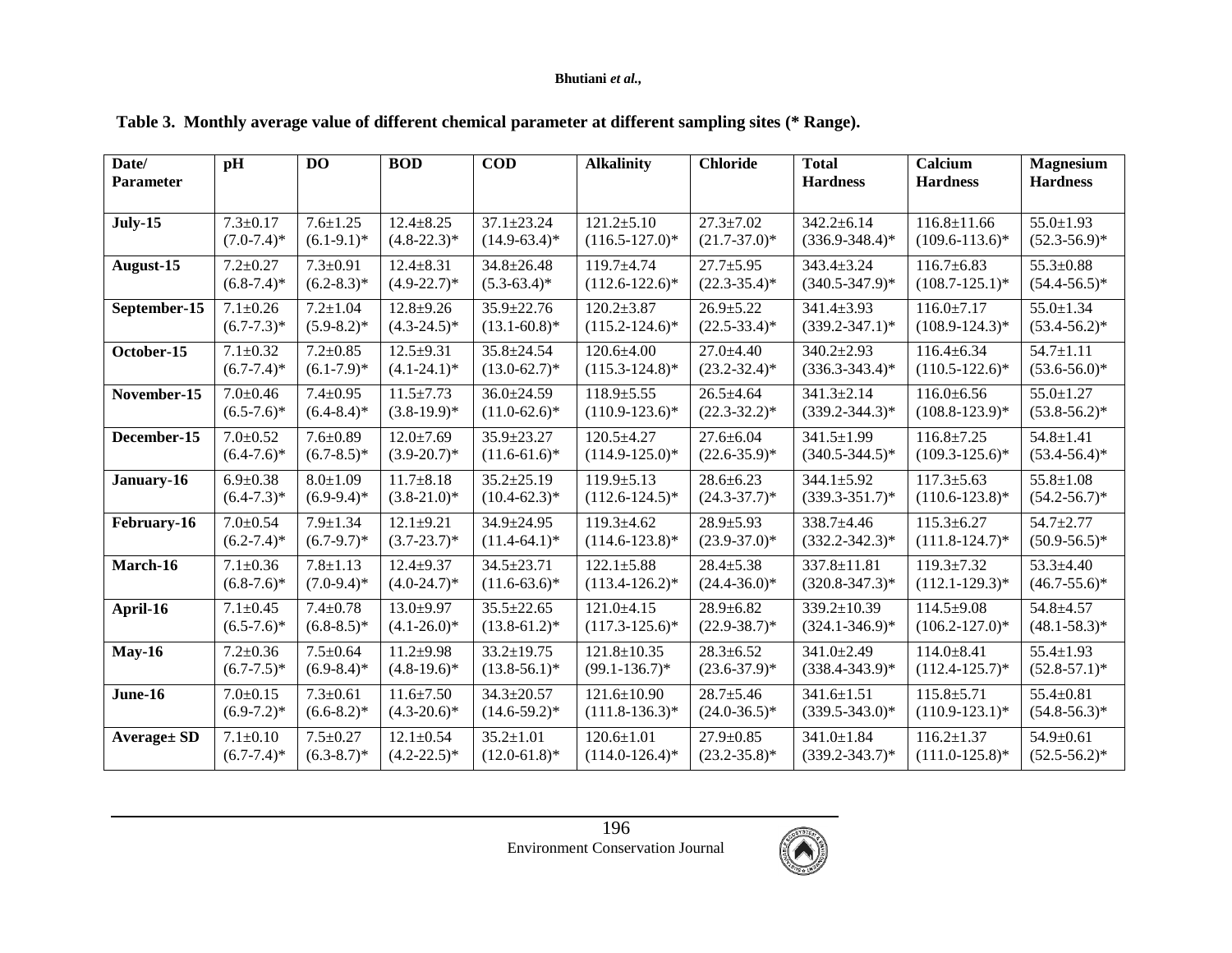

**Graph-2. Showing annual variations in different Chemical parameters of Malin River.**

| 0<br><b>Parameters</b>    | Observed value (Vo) | <b>Standard Value</b> | <b>Ideal value</b> | <b>Unit Weight</b> | <b>Quality Rating</b> | WiQi                 |
|---------------------------|---------------------|-----------------------|--------------------|--------------------|-----------------------|----------------------|
|                           |                     | (Sn)                  | (Vi)               | (W <sub>i</sub> )  | (Qi)                  |                      |
| Total Solid(TS)(mg/l)     | 963.1               | 2100                  |                    | 0.0008             | 45.86                 | 0.0367               |
| <b>Total Dissolved</b>    | 635.1               | 500                   | $\theta$           | 0.0035             | 127.02                | 0.4446               |
| Solid(TDS)(mg/l)          |                     |                       |                    |                    |                       |                      |
| <b>Total Suspended</b>    | 327.9               | 100                   | $\theta$           | 0.0177             | 327.90                | 5.8038               |
| Solid(TSS)(mg/l)          |                     |                       |                    |                    |                       |                      |
| pН                        | 7.1                 | 7.5                   | $\overline{ }$     | 0.2354             | 20.00                 | 4.7080               |
| DO                        | 7.5                 | 6                     | 14.6               | 0.2941             | 82.56                 | 24.2809              |
| <b>BOD</b>                | 12.1                | 5                     |                    | 0.3532             | 242.00                | 85.4744              |
| <b>COD</b>                | 35.2                | 250                   | $\overline{0}$     | 0.0071             | 14.08                 | 0.0999               |
| <b>Alkalinity</b>         | 120.6               | 200                   | $\overline{0}$     | 0.0088             | 60.30                 | 0.5570               |
| <b>Chloride</b>           | 27.9                | 250                   | $\theta$           | 0.0071             | 11.16                 | 0.0792               |
| <b>Total Hardness</b>     | 341.0               | 300                   |                    | 0.0059             | 113.67                | 0.6707               |
| <b>Calcium Hardness</b>   | 116.2               | 75                    | 0                  | 0.0236             | 154.93                | 3.6564               |
| <b>Magnesium Hardness</b> | 54.9                | 30                    | 0                  | 0.0589             | 183.00                | 10.7787              |
|                           |                     |                       |                    | $\Sigma$ Wi=1.0161 | $\Sigma$ Wi=1382.4800 | $\Sigma$ Wi=136.5903 |
| WQI=134.4260              |                     |                       |                    |                    |                       |                      |

**Table 4. Showing Calculation of WQI of Malin River water samples**

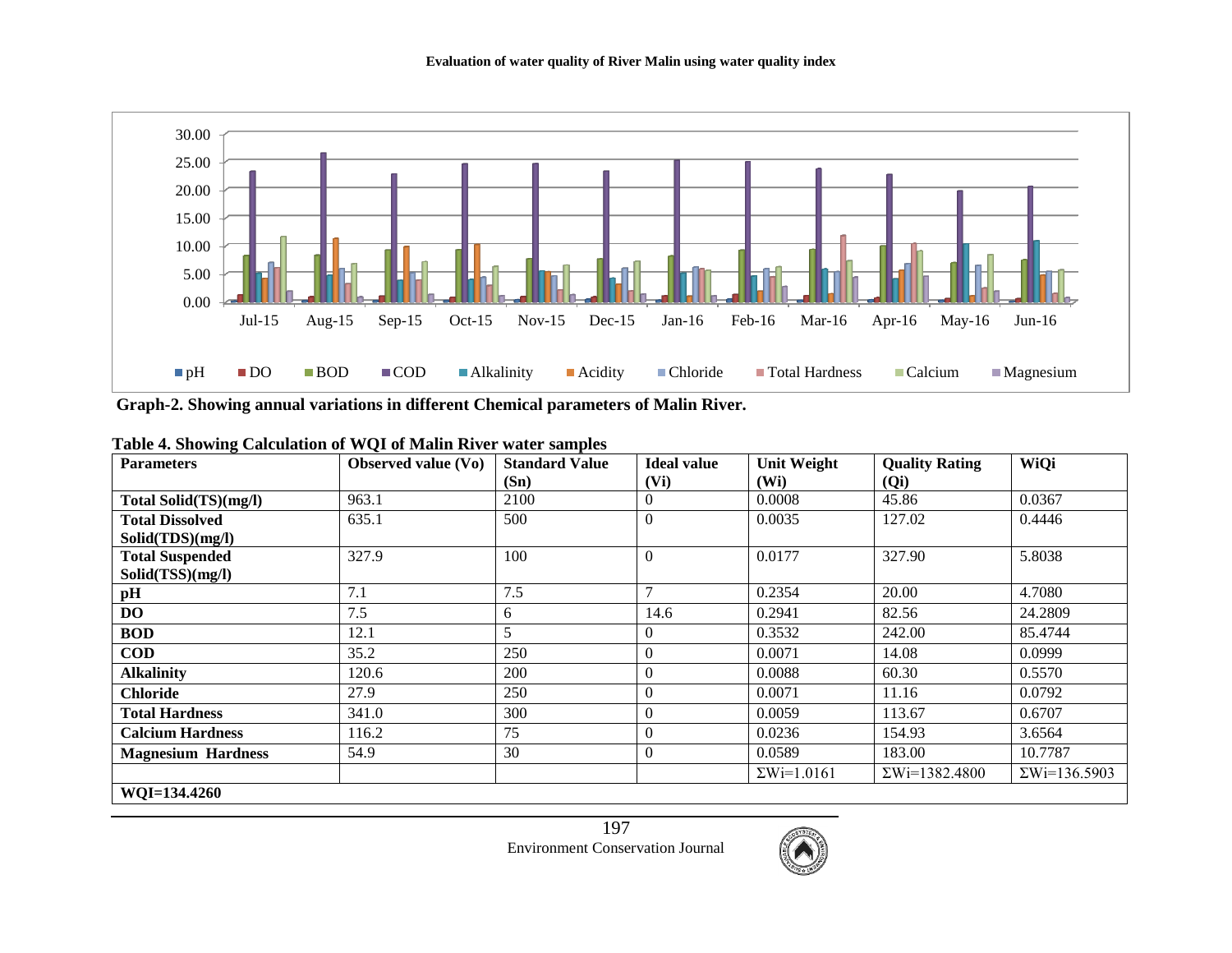**Dissolved Oxygen (mg/l):** The amount of DO chemical oxygen demand (COD**)** was ranged from present in surface waters depends on water temperature, turbulence, salinity, and altitude Natural waters in equilibrium with the atmosphere will contain DO concentrations ranging from about 5 to 14.5 mg O2 per liter. The DO concentration present in water reflects atmospheric dissolution, as well as autotrophic and heterotrophic processes that, respectively, produce and consume oxygen. DO is the factor that determines whether biological changes are brought by aerobic or anaerobic organisms. Thus, dissolved–oxygen measurement is vital for maintaining aerobic treatment processes intended to purify domestic and industrial wastewaters. A rapid fall in the DO indicates a high organic pollution in the river (Shah and Joshi, 2017)**.** During the study period the monthly values of Dissolved Oxygen was ranged from 5.9 mg/l to 9.4 mg/l. The minimum monthly average value of Dissolved Oxygen were found 7.2 mg/l  $\pm$ 1.04 in the month of September and maximum monthly average value were observed 8.0 mg/l  $\pm$ 1.09 in the month of June (Table-3 and Graph-2). The annual average values of Dissolved Oxygen were ranged from 6.3 mg/l to 8.7 mg/l and annual average were observed 7.5 mg/l  $\pm$ 0.27. A more or less same trend was observed by Kumar *et al.,* 2012; Arya and Gupta 2013; Bhutiani *et al.,* 2018.

**Biological Oxygen Demand (mg/l):** Biological oxygen Demand is a measure of oxygen in the water that is required by the aerobic organisms to decompose the organic matter. During the study period the monthly values of biological oxygen demand (BOD**)** was ranged from 3.7 mg/l to 26.0 mg/l. The minimum monthly average value of biological oxygen demand (BOD) were found 11.2 mg/l  $\pm$ 9.98 in the month of May and maximum monthly average value were observed 13.0 mg/l ±9.97in the month of April (Table-3 and Graph-2). The annual average values of biological oxygen demand (BOD) were ranged from 4.2 mg/l to 22.5 mg/l and annual average were observed 12.1 mg/l  $\pm 0.54$ . A more or less same trend was observed by Kumar *et al.,* 2012 and Sharma *et al.,* 2014.

**Chemical Oxygen Demand (mg/l):** COD is an oxygen demand to decompose the biodegradable as well as non-biodegradable organic waste. COD pointing to a deterioration of water quality likely caused by discharge of municipal waste water. During the study period the monthly values of nitrates of Calcium and Magnesium. During the

5.3 mg/l to 63.6 mg/l. The minimum monthly average value of chemical oxygen demand (COD) were found  $33.2 \text{ mg/l} \pm 19.75 \text{ in the month of May}$ and maximum monthly average value were observed 36.0 mg/l±24.59 in the month of November (Table-3and Graph-2). An increase in the COD values was found in winter because of sugar mill effluent mixing in the river water. The annual average values of chemical oxygen demand (COD) were ranged from 12.0 mg/l to 61.8 mg/l and annual average value were observed 35.2 mg/l ±1.01. A more or less same trend was observed by Kumar *et al.,* 2012 and Arya and Gupta 2013.

**Alkalinity (mg/l):** Alkalinity is the name given to the quantitative capacity of water to neutralize an acid. During the study period the monthly values of Alkalinity was ranged from 99.1 mg/l to 136.7 mg/l. The minimum monthly average value of Alkalinity were found 118.9 mg/l  $\pm$ 5.55 in the month of November and maximum monthly average value were observed  $122.1 \text{ mg/l } \pm 5.88 \text{ in}$ the month of March (Table-3 and Graph-2). The annual average values of Alkalinity were ranged from 114.0 mg/l to 126.4 mg/l and annual average value were observed 120.6 mg/l  $\pm$ 1.01. A more or less same trend was observed by Ruhela *et al.,* 2017 Bhutiani *et al.,* 2017 and Khanna and Bhutiani, 2003.

**Chlorides (mg/l):** During the study period the monthly values of chlorides was ranged from 21.7 mg/l to 38.7 mg/l. The minimum monthly average value of chlorides were found 26.5 mg/l  $\pm$ 4.64 in the month of November and maximum monthly average value were observed 28.9 mg/l ±6.82 in the month of April (Table-3 and Graph-2). The annual average values of chlorides were ranged from 23.2 mg/l to 35.8 mg/l and annual average value were observed 27.9 mg/l  $\pm 0.85$ . A more or less same trend was observed by Khanna *et al.,* 2012, and approximately similar trend were observed by Bhutiani *et al.,* 2017, Tyagi and Malik, 2018 and Arya and Gupta 2013.

**Total Hardness (mg/l):** Total hardness (TH) is a parameter of water quality used to describe the effect of dissolved mineral ( Ca and Mg), determining solubility of water for domestic, industrial and drinking purpose attributed to presence of bicarbonates, sulphate, chloride and

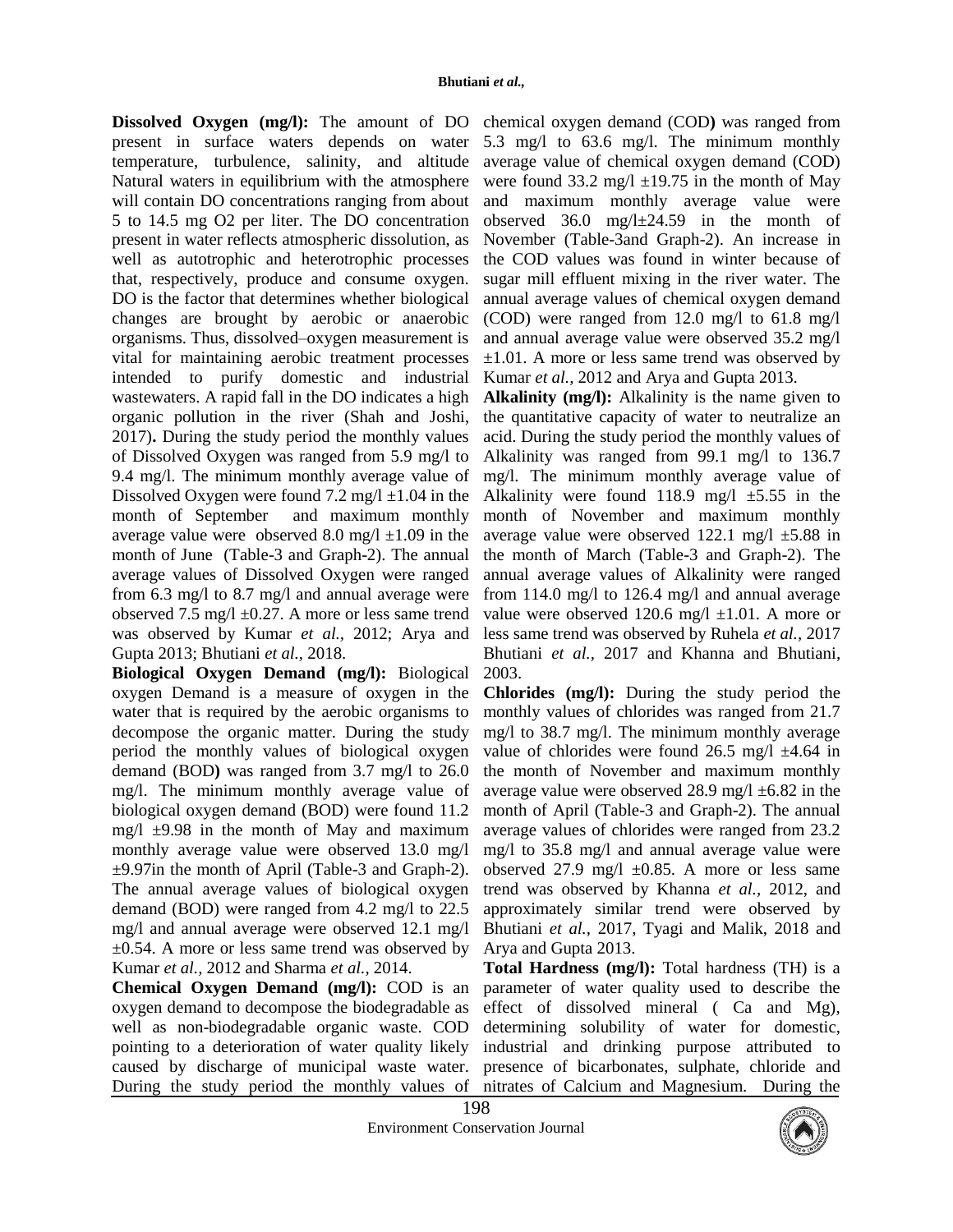study period the monthly values of total hardness (TH) was ranged from 320.8 mg/l to 351.7 mg/l. The minimum monthly average value of total hardness (TH) were found  $337.8 \text{ mg/l} \pm 11.81 \text{ in the}$ month of March and maximum monthly average value were observed  $344.1 \text{ mg/l} \pm 5.92 \text{ in the month}$ of January (Table-3and Graph-2). The annual average values of total hardness (TH) were ranged from 339.2 mg/l to 343.7 mg/l and annual average value were observed  $341.0$  mg/l  $\pm 1.84$ . A more or less same trend was observed by Bhutiani *et al.,* 2017 and Kamboj *et al.,* 2018.

**Calcium Hardness (mg/l):**- The occurrence of calcium hardness (CaH) in water is mainly due to the presence of lime stone, gypsum dolomite and gypsi-ferrous material. During the study period the monthly values of calcium hardness (CaH) was ranged from 106.2 mg/l to 129.3 mg/l. The minimum monthly average value of calcium hardness (CaH) were found 114.0 mg/l  $\pm 8.41$  in the month of May and maximum monthly average value were observed 119.3 mg/l  $\pm$ 7.32 in the month of March (Table-3 and Graph-2). The annual average values of calcium hardness (CaH) were ranged from 111.0 mg/l to 125.8 mg/l and annual average value were observed  $116.2$  mg/l  $\pm 1.37$ . Approximately similar trend were observed by Arya and Gupta 2013: Bhutiani *et al.,* 2016.

**Magnesium Hardness (mg/l):** Magnesium ranked fourth after sodium in sea water. During the study period the monthly values of calcium hardness (CaH) was ranged from 106.2 mg/l to 129.3 mg/l. The minimum monthly average value of calcium hardness (CaH) were found 114.0 mg/l  $\pm$ 8.41 in the month of May and maximum monthly average value were observed 119.3 mg/l  $\pm$ 7.32 in the month of March (Table-3 and Graph-2). The annual average values of calcium hardness (CaH) were ranged from 111.0 mg/l to 125.8 mg/l and annual average value were observed  $116.2$  mg/l  $\pm 1.37$ . Approximately similar trend were observed by Arya and Gupta 2013; Bhutiani *et al.,* 2018..

### **Water quality index**

Water Quality Index allows for a general analysis of water quality on many levels that affect a stream's ability to host life and whether the overall quality of water bodies poses a potential threat to various uses of water (Akkaraboyina and Raju 2012). From Table 4, the WQI of the Malin river

Water was calculated as 134.4260 which indicate(Table 1) that river water was seriously polluted during the study period. Similar water quality index (57-290) were observed by Chandra *et al.,* 2017 for the water quality parameters of Vijayawada, Krishna district of Andhra Pradesh.

### **Conclusion**

The point sources contributing to river Malin have very high organic pollution deteriorating water quality of the river Malin. The river Malin is subjected to varying degree of pollution caused by numerous untreated and/or partially treated waste inputs of municipal and industrial effluents as assessed by water quality index also. Water quality index is an efficient tool to classify the water of the river for their various advantageous uses and give a rapid and precise idea about the pollution load in the river that may be worthwhile for policy makers. On the basis of the present investigation, it was found that the water Malin river is not fit for direct human consumption. Most of the parameters was found above the standard limit of WHO and BIS. The annual values of Some parameters such as chloride, COD and BOD was found under the limit but at some sites these parameters was found above the limits. On the basis WQI the river water was also found not only unsuitable for drinking purpose but was found seriously polluted.

#### **References**

- Abbasi Tasneem and Abbasi S. A., 2012. *Water Quality Indices*. *Elsevier Publication.:*4
- Alam M., Pathak J.K., 2010. Rapid Assessment of Water Quality Index of Ramganga River, Western Uttar Pradesh (India) Using a Computer Programme. *Nature and Science,* 8(11): 1-8.
- APHA, AWWA, WPCF, 1998. Standard methods for examination of water and waste water, 20th Eds. American Pub lie HealthAssociation; 1015, Fifteen Street, New Washington, 15: 1-1134.
- Akkaraboyina M, Raju B 2012. A Comparative Study of Water Quality Indices of River Godavari. Int J Eng Res Dev 2(3):29–34
- Arya Sandeep and Gupta Richa 2013. Water Quality Evaluation of Ganga River from Up to Downstream Area at Kanpur City. *J.Chem. &Cheml. Sci.* 3 (2):54-63.

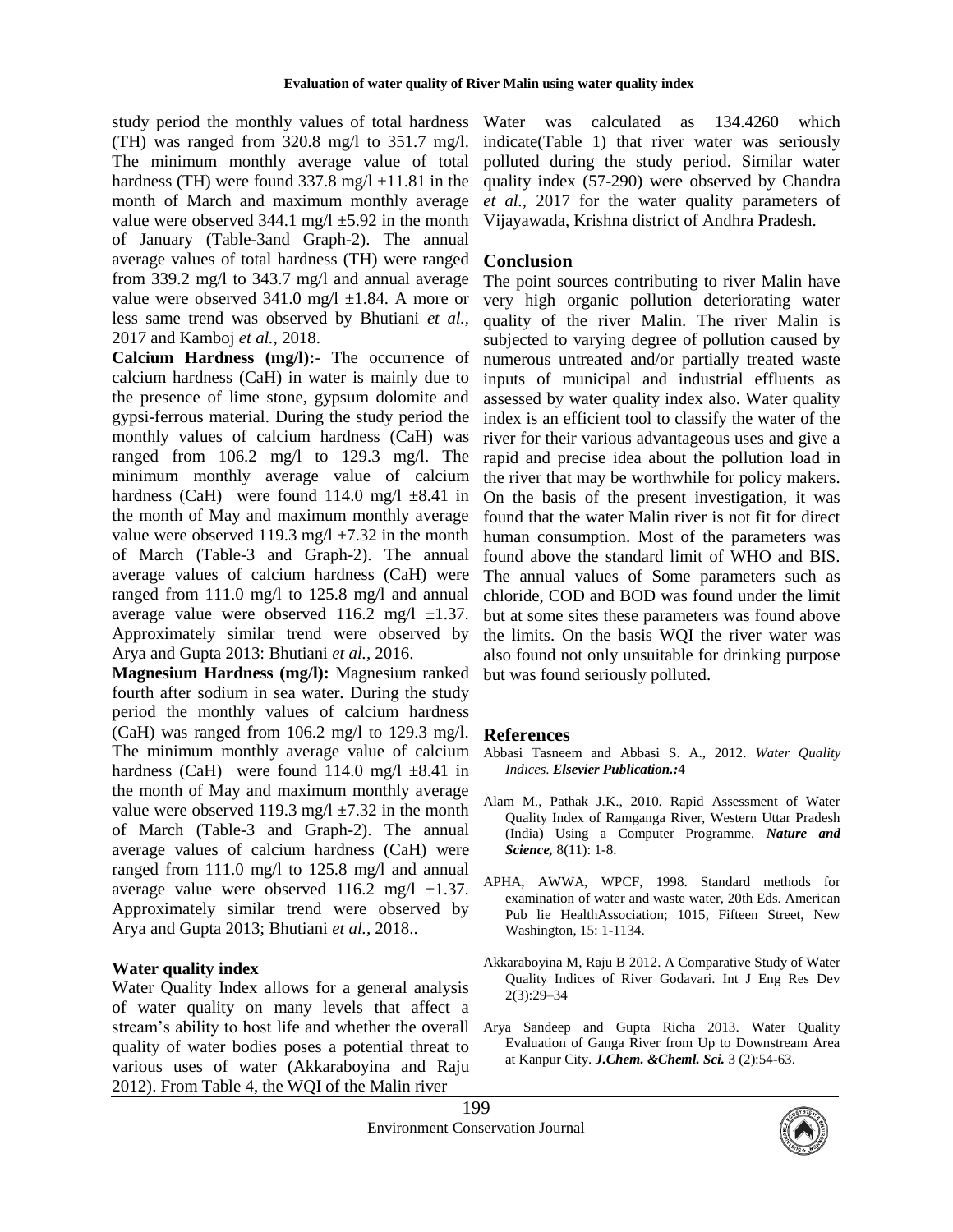- Bhutiani R.,Ruhela Mukesh and Ahamad Faheem 2017. Limnological Characterisation of Hindon River at NCR (Uttar Pradesh) India. *Environ. Cons. Jour.* 18(1&2):219- 229.
- Bhutiani Rakesh and Ahamad Faheem 2018. Efficiency assessment of Sand Intermittent Filtration Technology for waste water Treatment. *International Journal of advance research in science and engineering (IJARSE),* 7(03): 503-512.
- Bhutiani Rakesh and Khanna D. R. 2007.Ecological study of river Suswa: modeling DO and BOD. *EnvironMonit Assess* 125:183–195.
- Bhutiani R., Khanna D.R., Ram Khushi, Ahamad Faheem and Tyagi Varun 2016: Quality assessment of Ganga River at Haridwar with reference to various physico-chemical parameters. *Biotech. Int.* 9(1):17-24.
- Bhutiani R., Khanna D.R., Tyagi Varun, Ahamad Faheem, 2015. Removal of Turbidity in Dairy Waste Water Through Aquatic Macrophytes.International Journal of Research Grantahlayah, 3 (9):1-3.
- Bhutiani R., Khanna D.R., Ahamad Faheem, Tyagi Varun, 2018. Asessement of water quality status of Malin River at Najibabad, Bijnor (UP), *Water biology, Discovery Publishing Housepvt ltd, New Delhi, India:***281-307.**
- Bhutiani R., Khanna D.R., Malik Rahul, Ahamad Faheem, Tyagi Varun, 2018. Physico-chemical characterization of River Ganga at Haridwar, Uttarakhand, *Water biology, Discovery Publishing Housepvt ltd, New Delhi, India:***143-159.**
- Brown, R.M., McClelland, N.I., Deininger, R.A., Tozer, R.G., 1970. A water quality index-do we dare? *Water sewage works,* 117:339-343.
- Chaterjee C. and Raziuddin M., 2002. Determination of water quality index (WQI) of a degraded river in Asanol Industrial area, Raniganj, Burdwan, West Bengal. *Nature Environment and Pollution Technology* 2: 181-189.
- ChandraSatish, AsadiSS. and Raju M.V.S. 2017. Estimation of water quality index by weighted arithmetic water quality Index method: A model study. *International Journal of Civil Engineering and Technology (IJCIET),*8(4):1215- 1222.
- Cude, C. 2001. Oregon water quality index: A tool for evaluating water quality management effectiveness. Journal of the American *Water Resources Association,* 37:125–137.
- Gupta, R. C., Gupta, A. K. and Shrivastava, R. K., 2012. "Assessment of water quality status of holy river Kshipra using water quality index", *J. Indian Water Resources Society,* 32(1-2):33-39.
- Khanna D. R., Bhutiani R., Matta Gagan, Kumar Dheeraj, Singh Vikas and Neeraj 2010. Ecology of the river Ganga at foothills of Grahwal Himalaya(Uttarakhand ), *J. Exp. Zool. India.* 13(1) 115-119.
- Khanna D.R., and Bhutiani R., 2005. Benthic fauna and its ecology of river Ganga from Rishikesh to Haridwar (Uttarakhand) India. *Environment Conservation Journal* 6(1):33-40.
- Khanna D.R., Bhutiani R., Matta Gagan, Singh Vikas and Ishaq Fouzia 2012. Seasonal variation in physico-chemical characteristic status of River Yamunain Doon Valley of Uttarakhand. *Environ. Cons. Jour.,* 13(1&2):119-124.
- Khanna D.R., Bhutiani Rakesh, Tyagi Varun and Ahamad Faheem 2014. Impact of Sugar mill Effluent on Physicochemical properties of Malin River in Najibabad. *Indian J. Sci. Res. Spl. Ed. NSESIR* :5-10
- Khanna, D. R. and Bhutiani, R. (2011), "Water analysis at a glance"Third edition, Action for sustainable efficacious development and awareness publication Rishikesh.
- Khanna D.R., Bhutiani R., 2008. Laboratory manual of water and Waste water Analysis. Daya Publishing House New Delhi -110002.
- Khanna, D.R., Bhutiani R., 2003. Limnological characteristics of river Ganga at Haridwar (Uttaranchal), *U.P. J. Zool.* 23(3): 179-183.
- Kolhe Bharati G. and Shinde Satish M.(2014). Study of Some Physico-Chemical Parameters of Godavari River Water at Ramkund, Nashik With Reference to Correlation Study. *Indian Journal of research*,3(5):1-3.
- Kumar Ravi Gangwar, KharePuneet, Singh Jaspal and Singh A. P. 2012. Assessment of physico-chemical properties of water: River Ramganga at Bareilly, U.P. *Journal of Chemical and Pharmaceutical Research,* 4(9):4231-4234.
- Kumar, A. and Dua, A., 2009. "Water quality index for assessment of water quality of River Ravi at Madhopur", *Global Journal of Environmental Sciences,* 8(1):49-57.
- Kumar, R. N., Rajal, Solanki and Kumar, J. I. N., 2009."An assessment of seasonal variation and water quality index of Sabarmati river and Kharicut canal at Allahabad, Gujarat", *Electronic Journal of Environmental, Agricultural and Food Chemistry,* 10(8):2771-2782.
- Mandal H.S. and Das Amrita, Nanda Ashis Kumar 2012. Study of Some Physicochemical Water Quality Parameters of Karola River, West Bengal - An Attempt to Estimate Pollution Status. *International Journal of Environmental Protection.* 2(8):16-22.
- Mandal H.S. and Das Amrita, 2011. Assessment of seasonal variation in physico-chemical characteristics and quality of Torsha river water for irrigation used in Cooch Behar and